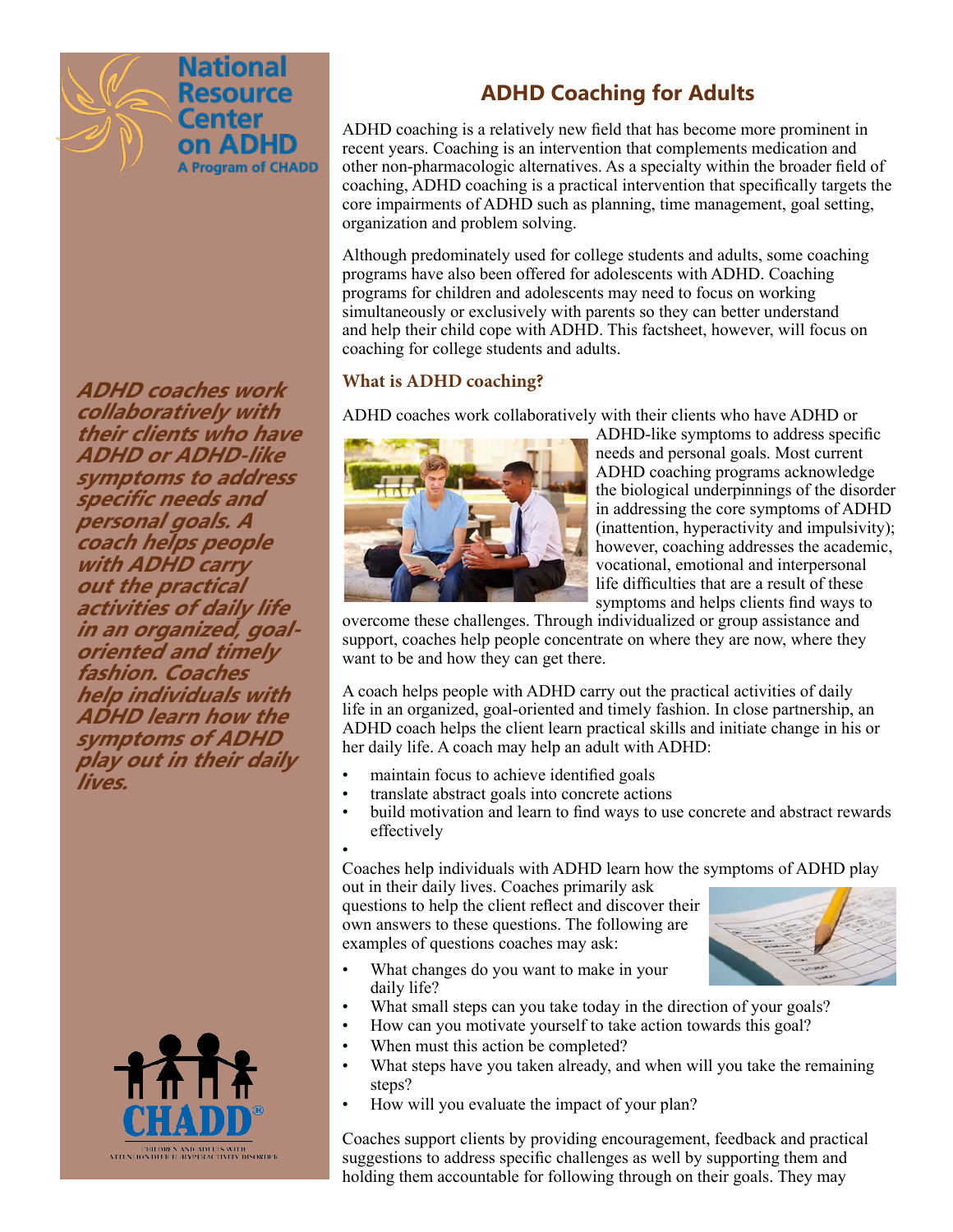offer reminders or suggest time management methods. Regular meetings and check-ins are an essential part of the coaching process. These sessions can be conducted in person, online, by phone, by e-mail or by text message depending on the client's preference. However, before the coaching process begins, the client and the coach should have an initial session that addresses issues such as client needs, expectations of the client and of the coach, fees and payments (coaching services are often not covered by traditional health insurance) and length of time for the coaching contract.

The first coaching session is typically an in-depth, 1–2 hour meeting to allow clients to reflect on their satisfaction in all areas of life and to develop clear, long-term goals to guide future coaching sessions. Regular coaching sessions may last 30 to 60 minutes and are used to report progress on the previous week's goals, reflect on factors enhancing and inhibiting progress and develop a step-by-step plan for identifying and achieving the next week's goals.

At the end of the specified coaching contract period, an evaluation session is held to determine objectively if progress has been made and to decide upon the client's next step. Clients may choose to continue with the same meeting schedule, readjust it or terminate coaching.

### **Research on coaching**

The majority of coaching studies have investigated its impact on college students and adults. Although limited in number, these studies have found consistent results. Overall, college students who received individual coaching were found to develop better executive functioning skills and self-determination skills. Those receiving coaching engage in more positive thoughts and behaviors, such as taking greater responsibility for their actions, using goal-attainment skills, modulating emotions, managing stress effectively and increasing positive expectations for performance. They also reported improved study skills and learning strategies, such as time management and effective ways to improve concentration. Study participants also reported increased self-awareness, self-esteem, and satisfaction with school and work.

Group (rather than individual) ADHD coaching programs have also been evaluated with generally favorable results. These studies show improvements in anxiety, homework, interpersonal interactions, planning, organization, assertiveness, self-efficacy, motivation, time management and test-taking strategies. In a large-scale study, first-year college students who were coached were more likely to persist in college and have significantly better retention and graduation rates than those that did not receive coaching.

### **How is coaching different from traditional interventions?**

### *Coaching versus cognitive behavior therapy*

help4adhd.org 2 An individual with ADHD may engage in coaching and/ or may seek therapy for their concerns. Most coaching

is based on principles found in cognitive behavioral therapy (CBT). Both coaching and CBT often use the following elements: goal setting, prioritization, motivation, organizational skills, planning and scheduling, problem solving, stress management, impulse control, confidence and self-esteem building, relationships and communication skills, memory improvement and homework activities. However, coaching is viewed as a wellness model and not designed to help a client heal or deal with psychological barriers to growth.

Coaching is more likely to focus on practical daily living issues as well as forming habits for a balanced, healthy lifestyle such as finances, maintaining a home, nutrition, exercise and sleep. In contrast, CBT will more likely include issues of emotional regulation and direct treatment of co-morbid conditions such as anxiety, depression or substance abuse. Coaches deal with problems in everyday living and focus on what, when and how but rarely why. They are not trained to address psychiatric, emotional and interpersonal problems, unless they are also licensed mental health professionals. Through formal educational programs, mental health professionals (e.g., psychiatrists, psychologists, clinical social workers, psychiatric nurse practitioners, and marriage and family therapists) are trained to diagnose and treat mental health issues such as depression, anxiety, personality disorders and interpersonal difficulties. They also must have a license to practice. Coaches do not have these requirements.

## *Coaching versus educational interventions*

Coaching is not tutoring. Tutoring involves teaching content to a student on a one-to=one basis and breaking learning down in an individualized manner. Tutors can teach basic academic skills like reading, math and written language or subject matter like history or geography. Coaching is also not teaching learning strategies such as how to read a textbook, take notes in lectures, study for tests, take tests and manage time effectively etc. Both tutoring and learning strategies are directive interventions in which the educator is viewed as the expert who teaches, tells or shows the student what to do and provides practice opportunities for skill development. Coaching is a collaborative relationship that presumes the individual being coached is the expert. Coaching promotes reflection and self-discovery by asking curious, open-ended questions to help students develop a personalized approach to meeting his or her goals and an enhanced understanding of their strengths and weaknesses. Educators who are trained as coaches have a wealth of knowledge of techniques and strategies that are offered in coaching as suggestions to be considered. Coaching collaboratively involves the student in deciding on which ideas to try, developing the best way to learn and implement the new idea.

## **Getting the most from ADHD coaching**

To be ready for coaching, clients must be able to admit that they have a problem, want to make changes, be willing to spend the time necessary to create strategies for improving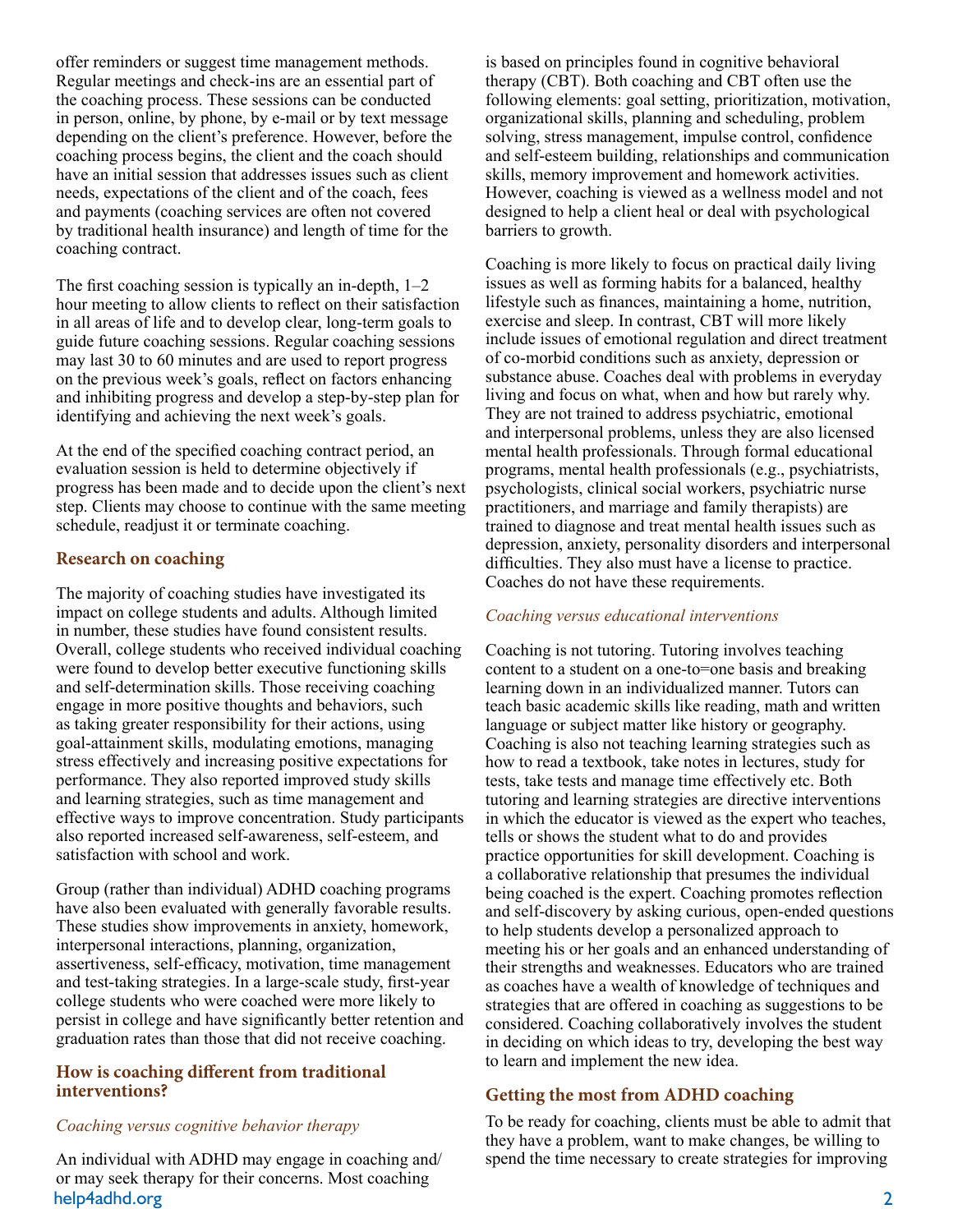their behavior and be willing to adhere to those strategies to the best of their ability.

There are several issues that can complicate the coaching process and often require a referral to a medical or mental health professional, including the following:

- The client has not applied self-management or organizational strategies to achieve goals, despite the coach's resources and reminders.
- The client has untreated co-existing psychiatric condition such as depression, bipolar disorder, anxiety disorder, substance abuse or personality disorder.
- The client has stressful life circumstances such as marital problems, divorce, or death of a loved one.
- The client has a serious physical illness or other chronic medical condition.

Under such circumstances, the coach should work collaboratively with the medical or mental health professionals involved in the client's care. In such cases, the client may benefit from the addition of traditional treatments such as medication and psychological therapy. In some cases, the client may be better served by terminating coaching and pursuing other treatments.

# **Coaching professionals**

Coaching can be offered by a variety of professionals in the mental health and education field, including the following:

- licensed mental health professionals with an exclusive practice in which they only do ADHD coaching
- licensed mental health professionals who do some coaching, but also have a general mental health practice
- educators, such as a certified teacher or degreed professional at the college level, who are also trained in ADHD coaching and have a coaching practice or are hired to provide coaching in a school or college
- individuals who are not licensed mental health or educational professionals and who only do ADHD coaching

If assistance is needed with emotional, psychiatric, or interpersonal problems, then a licensed mental health professional should be consulted. If an individual with ADHD needs both types of assistance, it may be helpful to select a coach and a licensed mental health professional and ask them to work with each other. It is also possible to find licensed mental health professionals who have the background and training to work with multiple issues.

ADHD coaches can have different educational and professional backgrounds and diverse knowledge about ADHD. Many coaches, including those who work with individuals with ADHD, seek credentialing through the International Coach Federation (ICF), an international association of personal and business coaching that is the governing body for this field. ICF recognizes ADHD coaching as a special area of expertise but does not provide specialized ADHD certification. However, there are ICFapproved coaching training programs that prepare coaches to specialize in ADHD coaching while allowing them to earn hours toward their ICF certification. The Institute for

## the Advancement of ADHD Coaching and the Professional Association of ADHD Coaches offer ADHD coaching certifications as well.

Consumers need to be aware that coaching remains a very broad field with many areas of subspecialty, and it is still without a licensing requirement. Anyone can start a coaching practice. Many professionals use the word coaching but they are not utilizing the principals and skills of coaching described in this handout. Therefore, those seeking to hire a coach should thoroughly research a potential coach and learn about their education, training, credentials, their specific training and knowledge of ADHD.

## **Choosing an ADHD Coach**

**Step One.** Coaching is a collaborative process, so it is important to find the right match in a coach. Asking yourself the following questions before contacting prospective coaches can help you figure out what to look for in a coach:

Is it important that my coaching sessions be face-to-face? If so, look for a coach who is geographically close and offers this as part of a service package. Many coaches conduct the initial session in person and then do weekly check-ins by phone, text message and/or e-mail.

- Do I prefer to be coached by a man or a woman?
- In addition to the coach's knowledge of ADHD, would I benefit from a coach who has a background in areas matched to my issues, for examplebusiness, academia, parenting, gender issues etc.?
- Am I looking for someone who has expertise in an area such as organizational or family issues?
- Do I want someone who has a lot of energy or someone who takes a more subtle approach?



• Is a sense of humor important? Would a more serious person make a better match? • Do I also

struggle with issues such as anxiety and

depression? If so, is coaching really right for me and am I being treated for these issues?

**Step Two.** Compile a list of potential coaches with training in ADHD coaching. To find possible coaches use the websites listed in the resource section below. You can also contact your local CHADD chapter or the medical, mental health or educational professionals in your area, who might know of local, reputable ADHD coaches. Then take the time to do the research by visiting their websites (if available) and interviewing them using the following types of questions: